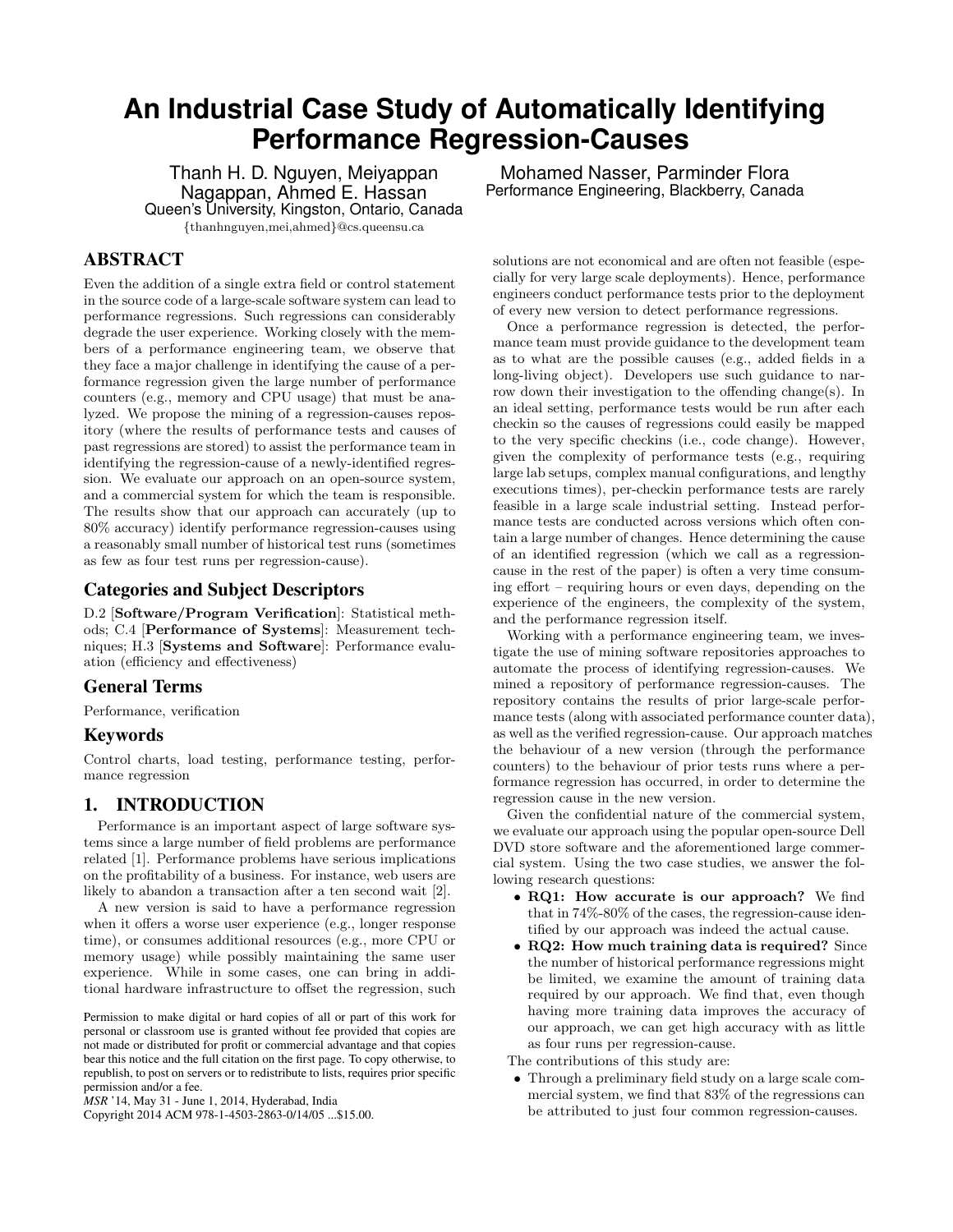

• We propose and evaluate an approach, which can automatically determine if the regression-cause of a new performance test matches one of the known causes.

The paper is organized as follows. Section 2 introduces the background which motivates our approach for identifying the regression-causes. Section 3 explains the details of our approach. Section 4 introduces the two case studies used to evaluate our approach. Section 5 presents the results for our two research questions. Section 6 discusses the applications of our approach in an industrial setting and the feedback we got from the performance engineers. Section 7 discusses related work. Finally, Section 8 concludes the paper.

# 2. CASE STUDY AND BACKGROUND

In this section, we introduce our industrial case study and the background information on performance testing.

## 2.1 Industrial Setting

We study a performance testing team of a commercial company. The software system, for which the team is responsible, is a high performance and high availability system that is deployed on several thousand nodes each, across several data centres around the globe. The software services millions of users worldwide.

## 2.2 Performance Regression Testing

The goal of performance regression testing is to ensure that performance of the system remains at an acceptable level under field-like load. During the software's life cycle, every change to the source code might degrade the software performance by consuming more resources. This situation is called a performance regression. To ensure that the user experience is not compromised, performance engineers conduct performance tests for each new software version.

Figure 1 shows the typical steps of performance regression testing – a black-box testing process. Step 1 applies field-like load to both the old version and new version of the software on the same field-like hardware. This step is usually done by load generation tools such as HP's Load Runner or Apache's JMeter. During the test runs, performance counters such as CPU or memory utilization are collected. Then, in Step 2, the two sets of counters, which are called baseline for the old version and target for the new version, are analyzed.

The performance of a software system depends on two factors. The software itself and the hardware on which it runs. If there is a regression, e.g., the software uses more CPU than before, the performance team works closely with developers to identify the cause and understand the rationale. If the rationale is not justified, the developers will need to make changes to the software to eliminate the regression. If the rationale is justified, then additional hardware would be provisioned to offset the observed regression.

## 2.3 Analyzing a Performance Regression Test

In Step 2 of Figure 1, the performance engineers need to analyze the performance counters to:

- determine if there is a performance regression; and,
- identify the regression-cause

We study the performance regressions, which the team reported in a period of one year to understand the typical outputs of Step 2 in Figure 1. With the help of the engineers, we analyze the content of bug reports using an approach similar to Jin et. al. [3], where bug reports were manually analyzed and grouped into different types of causes.

Table 1 shows a breakdown of the various causes of regressions over a year (only the percentage is shown for confidentiality reason). We name the regression-causes according to the wording in the bug reports. However, these regressioncauses are widely used in practice under similar names. Altman et. al. [4] also report similar regression-causes, e.g., Memory Leak, Database Bottleneck, or Disk I/O.

As we can see, four of the regression-causes can explain 82.94% of regression problems over a year. Only for 17% of the identified performance regressions, no regression-cause was identified. Such cases are common since not all performance metrics are exposed. These cases usually require extensive debugging.

We interviewed the performance engineers responsible for the industrial software system, to understand these regressioncauses. The engineers noted that the same regression-cause in different parts of the code will result in similar values for the performance counters (i.e. signature) as long as the regression causing code is inserted anywhere along the same execution path. However, if the regression-cause is inserted along other execution paths, it likely won't result in the same signature. For example, take a typical e-commerce application. Adding a regression-cause in different parts of the execution path that deals with the checkout process will lead to a common counter signature. However, adding the same regression-cause in the execution path responsible for the registration process will lead to a different counter signature. Given the large size of the code base and the team, they found that the insertion of the same regression-cause along the same path tends to occur often in their system.

Table 1: Typical output of Step 2 in Figure 1

| <b>Regression-cause</b>                                  |                    |
|----------------------------------------------------------|--------------------|
| Added frequently executed DB query or miss 30.54         |                    |
| matched DB indices                                       |                    |
| Added frequently executed logic                          | 16.67              |
| Added frequently accessed fields and objects             | $30.\overline{18}$ |
| Added blocking I/O access                                | 5.55               |
| Symptom of regression is detected (e.g., response 16.67) |                    |
| time increased) but no regression-cause can be           |                    |
| $\lvert \text{determined} \rvert$                        |                    |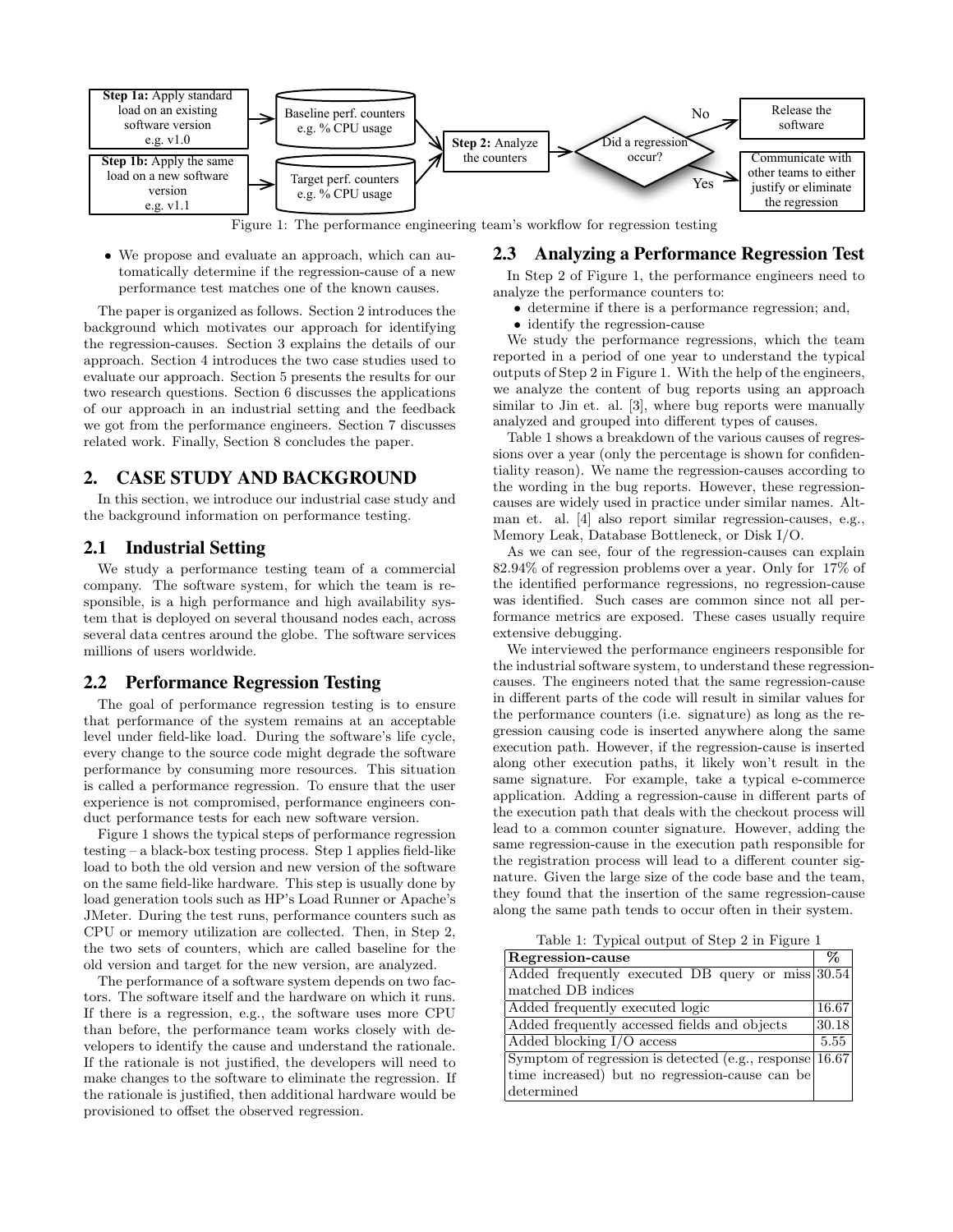# 2.4 The Challenge of Analyzing the Results of Performance Tests

Unfortunately, identifying the regression-cause is not a simple task because:

- There are a large amount of counters. Apart from the standard counters in the OS's monitoring system, specific counters are also added to common trouble spots. Sometimes, profilers are also used as a fast way to create specific performance counters. Both result in thousands of counters to be analyzed for each test run.
- Most performance regression problems involve a combination of counters. For example, if a database index is missing, both the CPU utilization and memory are likely to increase. Hence looking at just one counter would not be sufficient.
- A regression in a component is very likely to impact the performance of other components. For example, if the database slows down, the front end will have to wait more for queries to return. Hence, the front end will use less CPU.

Yet, the analysis is usually done manually  $-$  a very time consuming and error-prone process [5]. To analyze this massive amount of counter data, performance engineers usually have to rely on experience to select a subset of counters to manually compare. It can take several hours or even days to analyze each performance test.

## 3. APPROACH

Leveraging our prior experience with mining software repositories, we believe that if the regression test results are kept in a repository, we can leverage information from prior tests when analyzing a new test run. Figure 3 shows an overview of our proposed approach which replaces the manual analysis in Step 2 (Figure 1). However, we first need to explain the two conceptual steps of our approach:

- Step A Data reduction: We reduce the counter data into a smaller set of data using a statistical control technique called control charts. Thus a simpler and easier to understand performance counter dataset is created to be used in the next step of our approach.
- Step B Detect regression and identify regression-cause: Using machine learning techniques, we match the regression-cause of the current test run with the regression-cause of historical runs. One of the regression-cause is "Normal", which means there is no regression. So we can say a) whether regression happened and b) what is the probable cause of the regression. spectric constrained to community to the control of the control of the control of the control of the control of the control of the control of the measurement counters. Both results in the binasing, both the CPU utilizatio

# Step A: Data Reduction Using Control Charts

Goal: Data reduction is essential when analyzing a large number of counters (usually 2 to 3 thousand counters). Prior studies employ techniques such as principal component analysis [6, 7], projection pursuit [8], or normalized mutual information [9] for data reduction. However, these techniques primarily fuse the counters together creating new index counters that are often hard to map back to intuitive concepts.

Control charts: Control charts are a common tool in statistical quality control [10]. They are used to detect problems in manufacturing processes where raw materials are inputs and the completed products are outputs. A control



violation ratio High violation ratio

Figure 2: Examples of control chart which detect deviation in process output (performance counters in this case).

which indicates the amount of deviance of the current state of the process compared to the norm.

Figures  $2(a)$  and  $2(b)$  show two example control charts. The x-axis is time, e.g., minutes. The y-axis is the counter values. In this example, we are monitoring the CPU usage.

A control chart is typically built using two datasets: a baseline dataset and a target dataset. The baseline dataset is used to create the control limits. The Upper Control Limit and the Lower Control Limit are the two solid lines which represent the 90th and the 10th percentile. The dashed line in the middle is the Centre Line which represents the median, or the 50th percentile, of the baseline dataset. The target dataset, which are the crosses, is used to score the violation ratios on the chart. The violation ratio is the percentage of target dataset values that are outside the control limits. The violation ratio represents the degree to which the current operation is out-of-control. The thresholds for violation ratios are determined by the performance engineer based on their experience.

Figure  $2(a)$  is an example where the CPU utilization is within its control limits. This should be the normal operation of the server. Figure 2(b), on the other hand, is an example where the CPU utilization (process output data) is out-of-control. In this case, operators should be alerted for further investigation.

Reducing performance counter data using control charts: In a performance test run, we have two sets of data, which are the old version's test data (the baseline) and the new version's test data (the target) (see Figure 1). Control charts reduce, as explained above, the counters of the baseline and target tests into violation ratios for each counter. To be more precise, control charts can output two violation ratios for each counter: upper violation ratio and lower violation ratio. The upper violation ratio is the ratio of dataset values that are higher than the upper control limit. The lower violation ratio is the ratio of dataset values that are lower than the lower control limit. The collection of violation ratios of all the counters for each test run is the performance counter dataset of that test run.

This reduction does not compromise the explanatory power of the reduced data for a specific counter. Working with the performance engineers, we found that they are more comfortable to adopt approaches, like control charts, since they are easy to understand and explain [11, 12]. If the violation ratio of a counter is high, it means that the new target test behaves differently from the baseline test for that counter. If the violation ratio for a counter is low, it means that the new target test behaves the same as the baseline test for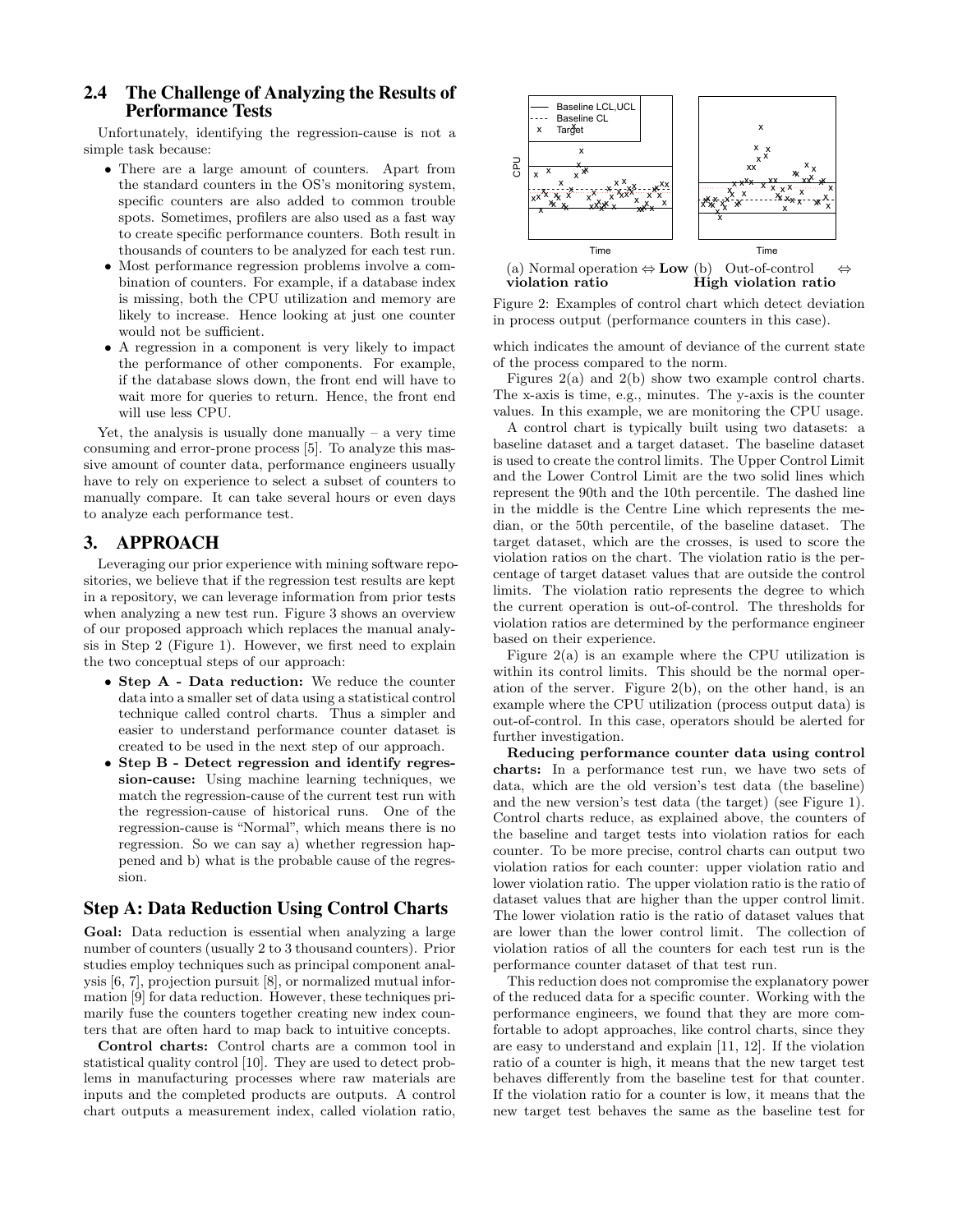

Figure 3: Our proposed approach for determining the regression-cause, which replaces the manual analysis of performance counters (Step 2 of Figure 1).

that counter. So even if we are not using the violation ratios in the analysis step of performance regressions, which we will explain in the next subsection, the engineer can still make sense of the reduced data. If we use other data reduction technique such as principal component analysis [6, 7], we would still achieve reduction. However, it would be very difficult to make sense of the reduced data since the counters are combined into principal components.

## Step B: Detecting the Regression Types Using Machine Learners

Goal: After Step A, the data for analysis is similar to the example in Table 2. Each row represents a test run (with relation to its baseline test run). Each column is the violation ratio of the corresponding counter when comparing the target run against its baseline run. We have one column for each counter of every component of the software. For example, if we have 15 components and each component has 36 counters (the standard counters that Microsoft Windows collects for a process), we will have  $15 * 36 = 540$  columns.

The top part of Table 2 are the historical tests which are stored in a repository. The last column shows the identified cause of the performance regression in that run. If there is no regression, the regression-cause would be G ('Normal'). If there is a performance regression, the verified regressioncause is recorded. For example, in the first row, there is no performance regression, so the regression-cause is 'Normal'. In the second row, there is a performance regression due to adding code to a frequently accessed logic, so the regressioncause is recorded as 'Added hot code' (See Section 4 for a detailed explanation of the various regression-causes).

The last row of Table 2 is the new test run, which corresponds to the new version, and hence has an "unidentified" regression-cause (denoted as a '?'). To identify the regression-cause (if a regression has occurred) of this new test, an engineer would have to match the characteristics of

Table 2: Example of data used in the machine learning of Step B

| Data          | $  \mathbf{Co.1} $<br><b>CPU</b><br>${\bf \rm \bf{VR}}$ | $ \mathbf{Co.2} $<br>Mem<br>${\bf \rm VR}$ | $  \mathbf{Co.3} $<br><b>Net</b><br><b>VR</b> |   | <b>VR</b>           | $ Co.n  $ Regression-<br>Cause<br>(Sec. $4.1$ ) |
|---------------|---------------------------------------------------------|--------------------------------------------|-----------------------------------------------|---|---------------------|-------------------------------------------------|
|               | $3\%$                                                   | $5\%$                                      | $6\%$                                         | . |                     | G                                               |
|               | 14%                                                     | $0\%$                                      | $3\%$                                         |   |                     | B                                               |
|               | 13%                                                     | $2\%$                                      | $5\%$                                         |   |                     | B                                               |
|               | $3\%$                                                   | 23%                                        | $4\%$                                         |   |                     | А                                               |
|               | $3\%$                                                   | $4\%$                                      | $2\%$                                         |   |                     | G                                               |
| In repository | $\cdots$                                                | .                                          | .                                             |   | .                   | .                                               |
| New           |                                                         | $\scriptstyle X_2$                         | $X_3$                                         |   | $\scriptstyle{X_n}$ | ?                                               |

 $Co.X = Component X$ , and  $VR = Violation Ratio$ 

the performance counters of this new test with the performance counters of all prior tests. In simple cases, only a few counters of a component will have high violation ratios. This means that the regression is isolated to that component. It would be easy to identify the regression-cause. As we mentioned in the previous section, because the components are dependent on each other, a regression in one component will also affect other connected components. In such a case, many of the counters would have high violation ratios therefore the engineer must spend considerable time to isolate the regression-cause using his/her experience. Our motivation is to introduce machine learners to mimic the experience of the engineers.

Identifying the causes of performance regressions: The matching of the current test to previous tests can be done using machine leaners such as Naive Bayes Classifier [13], J48 Decision Trees [14], or Multi-Layer Perceptron [15]. We train the learners using the data (violation ratios of performance counters and the identified regressioncauses) from prior performance test runs. Then, we use the trained learners to identify the regression-cause of the new test run (for which we have the violation ratios of the performance counters).

Figure 3 shows our proposed approach which replaces the manual analysis in Step 2 of Figure 1. (Step 2a) We score the violation ratios using the new test data and the previous test data (the baseline) as explained in Step A. (Step 2b) Then we use the prior tests in the repository with known regression-causes to train a machine learner. (Step 2c) We use the machine learner to suggest the regression-cause of the new test run. (Step 2d) At this point, the engineer can confirm the identified regression-cause. If identified regression-cause is correct, the engineer can then file the defect report and communicate with the right development team for further investigation. (Step 2e) Once the correct regression-cause is identified, we add the test data as well as the regression-cause into the repository so that we can use it for future tests.

The regression-causes can be as simple as "Added hot code". Or they can be more complex such as "Added hot code into X component" or even "Added hot code into X component in thread pool A". The only requirement is that there must be enough prior tests with the same regressioncauses. The number of tests required for each regressioncause is explored in Section 5.2. We can start with simpler/more generic regression-causes. Then as the number of tests increases, we can create a more detailed coding system for more specific regression-causes.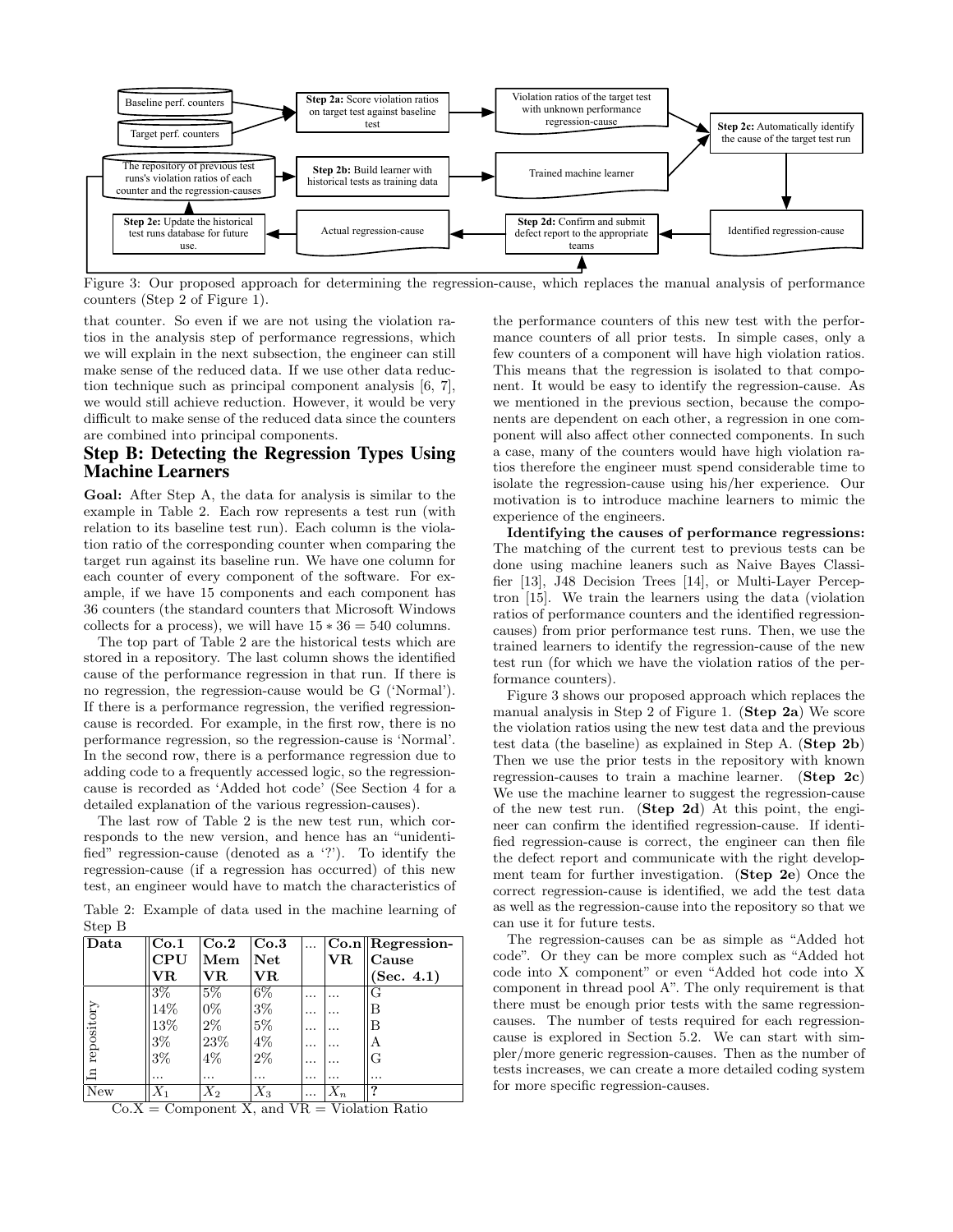# 4. CASE STUDY SETUP

#### 4.1 Performance Regression Injection

To evaluate our approach (Figure 3), we apply the approach on the commercial software (Commercial) whose performance team we are studying. We also apply the approach on an open source software, the Dell DVD store (DS), because we have limited disclosure on the Commercial case study. DS was used in many prior studies on software performance [5, 16].

In both case studies, we introduce six types of changes to the source code, each of which causes performance regressions (i.e., regression-causes). These regression-causes include those that are identified in Section 2.3 (in the future additional regression-causes can be added and explored – we limit our regression-causes to those that the engineers noted to be frequently occurring based on their experience):

- (A) Added fields in long living objects: Causes memory usage increase. If a field is added to an object, and that object is created many times by the application, then even though the additional memory foot print of a field is small, the multiple instantiations can cause a large increase in memory usage.
- (B) Adding frequently executed logic: Causes a CPU usage increase. Even a small set of additional calculations added to a part of the source code which is executed frequently can cause an increase in CPU usage.
- (C) Added frequently executed DB query: Causes increased DB requests. In large software systems, each database can connect to hundreds of nodes. Each node processes millions of requests per minute. If a request performs one more database query than before, then the number of querying requests on the database would increase sharply.
- (D) Mismatched DB indices: Missing column indices in the DB – causing longer DB requests. Necessary indices are required for frequently-executed queries. However, the necessity is dependant on the actual load. Hence this kind of regression is only discovered in a performance test.
- (E) Mismatched text indices: Missing text indices. This is similar to  $(D)$  but with respect to text indices, which are required if text searches are performed on a column of the DB.
- (F) Added blocking I/O access: Causes more and/or longer I/O access time. Accessing I/O storage devices, such as hard drives, are usually the slowest part of a transaction. Changes that add more I/O operation into a transaction usually causes performance regression if the transaction is executed frequently. For example, adding unnecessary log statements is a common mistake [17]. Log statements are usually required when implementing a new feature. There is a tendency to leave the logging statements behind in the source code when the change is finished. Unfortunately, if the log statements are part of a frequently accessed source code area, there will be a lot more log lines added in the log file, which can cause an increase in I/O.
- (G) Normal: No regression. This is the case where there is no performance regression. The new test run performs as good as the previous test run.

For the Commercial case study, we inject issues corresponding to the first four regression-causes (A, B, C and D). Regression-cause E is not applicable since there is no text search in all transactions. We could not implement regression-cause F without altering the functioning of the software, which we want to avoid. For each cause, we inject the actual problem (change in source code) in six different parts of the source code. Every one of these six different parts of the code lies in the same execution path for an end user action, like say the checkout process in an ecommerce application (refer to the discussion at the end of Section 2.3). We conduct a test run for each code location of each regression-cause. For each of these test runs that will cause a performance regression, we calculate the violation ratios using the counters of that run and the counters of a normal run. We also calculate the violation ratio of the normal runs (G) by scoring their counters against another normal run. Thus, we will have the performance counter data (violation ratios) of all 30 test runs: six each, for the normal case and the four regression-causes.

For the DS case study, we use the runs with performance regression of the five regression-causes (A, B, D, E, and F), by injecting the issues into six different areas of the JSP code. For regression-causes D and E we also had to change the database configuration, to cause a performance regression. For regression-cause F, the logging library was configured to write directly to disk, so that a performance regression with blocking I/O occurs. Normally, most production logging systems use asynchronous I/O instead, which does not cause a blocking I/O regression. For regression-causes A, B, and E, we introduce the problems in two different execution paths of the software. For example, A1 is adding fields in long living objects on the execution path for the searching transaction. A2 is adding fields in long living objects on the execution path for the ordering transaction. We tag A1 and A2 as two different regression-causes, because they are on two different execution paths from two different transactions, each of which has a different performance profile. Then, for each code location of each regression-cause, we conduct a test run. We calculate the violation ratios of each run by scoring that run against the 'Normal' runs (G), which we also run six times. We also calculate the violation ratios for the normal runs by scoring that run over the other normal runs. At the end, we have a table with 54 rows of violation ratios for the nine different causes (six test runs each, for the normal case, and eight problems - A1, A2, B1, B2, D, E1, E2, and F).

In both case studies, we collect only the standard counters from the OS's monitoring infrastructure, which produces about 32 counters per process, for each test run. Then, we calculate the violation ratios using that run as the target and one of the 'Normal' regression-cause runs (G) as the baseline. As a result, we have a table for each case study that is similar to the example in Table 2. We use these two tables for the analysis.

# 5. RESULTS

# 5.1 RQ1: How Accurate is our Approach?

#### *5.1.1 Approach*

We use learners from the Weka data mining software. We use learners that accept numeric independent variables (since violation ratios of counters are numeric) and a categorical dependent variable (identified regression-cause) as inputs to determine the learner with the best accuracy. If the learner can take our inputs, we use it for our approach. We found 17 such learners in Weka. Table 3 lists all the used learners.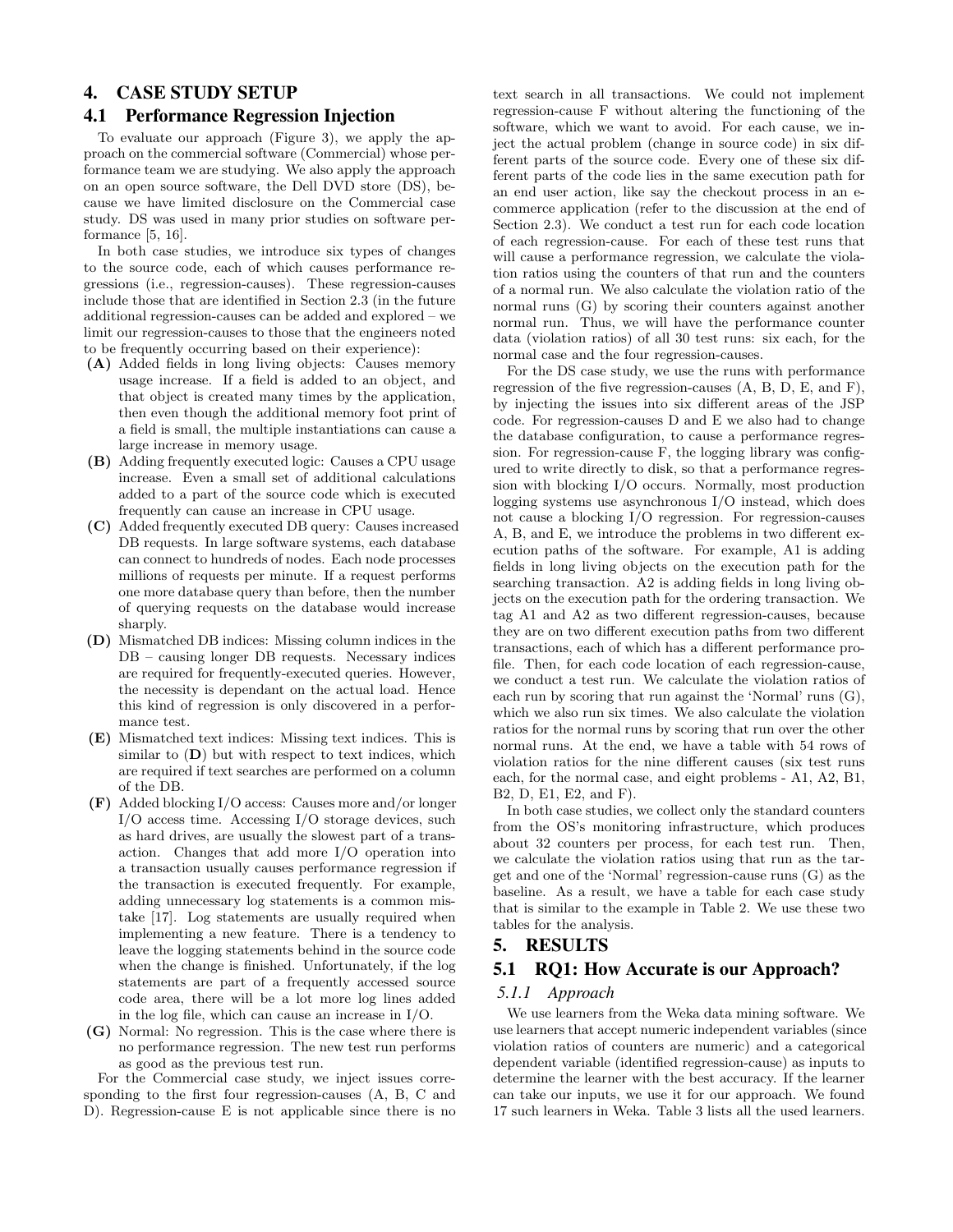For evaluation, we perform a leave-one-out evaluation for both case studies (see Section 4). We first pick one random test run out of all the runs of all the regression-causes. The rest of the runs are used for training the learner. Then, a learner is used to suggest the regression-cause of this test run, by finding the closest matching regression-cause of all the other test runs that were used as training data. Since regression-causes are known for each test run, we compare the suggested and the actual to evaluate the accuracy. If they match, then it is a success. For example, if the test run's actual regression-cause is "Normal", meaning no regression, and if the suggested regression-cause is also "Normal", then it is a successful identification. Otherwise, it is a failure. For example, if the suggested cause is "Adding hot code", then it is a failed identification. We repeat this procedure for all test runs.

For each learner, we report the accuracy as a percentage. Equation (1) defines the accuracy measure [29] used in our  $_{\mbox{\scriptsize study:}}$  $|C_{triagonal}$  $\Box$ 

$$
Accuracy = \frac{|Saccess|}{|N|} \tag{1}
$$

In (1), Sucess is the number of test runs where the prediction of the learner matches the actual regression-cause.  $N$  is the total number of runs. A high accuracy means our approach can reliably suggest the correct regression-cause to the performance engineers, thus potentially saving time.

We also report the gain in overall accuracy [29] over a random predictor, which is defined in Equation (2):

$$
Gain = \frac{Accuracy}{r}
$$
 (2)

In  $(2)$ , r is the accuracy  $[29]$  of the random predictor, which is defined in Equation  $(3)$ :

$$
r = 100 * \sum_{i=1}^{\lfloor \log \text{Cosses} \rfloor - \text{Causs} \rfloor} \left( \frac{|\text{Runs for regression-cause}_i|}{N} \right)^2
$$
\n(3)

Table 3: Success rates of different learners for identifying performance regression-causes using violation ratios (RQ1).

| Machine                  | Class        | Comm.      |                  | DS     |                           |        |      |
|--------------------------|--------------|------------|------------------|--------|---------------------------|--------|------|
| learners                 |              |            |                  |        | L.G                       | ດ<br>ດ |      |
|                          |              | А.         | $\overline{G}$ . | А.     | $\overline{\mathbf{G}}$ . |        |      |
| Random<br>$\overline{r}$ |              | $20\%$     | $\overline{0}$   | 11\%   | $\theta$                  |        |      |
| (Eq.(3))                 |              |            |                  |        |                           |        |      |
| J48 [14]                 | D.Tree       |            | 80\% 4.00        | 56%    | 4.95                      | 4.48   |      |
| LMT $[18]$               | D.Tree       | $57\%$     | 2.83             | $67\%$ | 5.94                      | 4.39   | 4.60 |
| R.Forest [19]            | D.Tree       | $70\%$     | 3.50             | $72\%$ | 6.48                      | 4.99   |      |
| $R$ . Tree [20]          | D.Tree       | $67\%$     | 3.33             | 64%    | 5.76                      | 4.55   |      |
| N.Baves [13]             | Bayes        |            | 53\% 2.67        | $62\%$ | 5.58                      | 4.12   |      |
| N.Bayes Mul.             | Bayes        | $63\%$     | 3.17             | $68\%$ | 6.12                      | 4.64   | 4.39 |
| BayesNet                 | <b>Bayes</b> | $70\%$     | 3.50             | $59\%$ | 5.31                      | 4.41   |      |
| Dec.Tab. $[21]$          | Rule         | $60\%$     | 3.00             | $39\%$ | 3.42                      | 3.21   |      |
| $J\mathrm{Rip}$ [22]     | Rule         | 47%        | 2.33             | $57\%$ | 5.13                      | 3.73   | 3.70 |
| PART [23]                | Rule         | 77%        | 3.83             | $50\%$ | 4.50                      | 4.17   |      |
| IB $k$ [24]              | Lazy         | $63\%$     | 3.17             | $63\%$ | 5.58                      | 4.37   |      |
| KStar [25]               | Lazy         | $63\%$     | 3.17             | $63\%$ | 5.58                      | 4.37   | 3.82 |
| LWL [26]                 | Lazy         | $53\%$     | 2.67             | $31\%$ | 2.79                      | 2.73   |      |
| Logistic [27]            | Reg.         | $57\%$     | 2.83             | 72%    | 6.48                      | 4.66   | 4.44 |
| $Sim.Logis.$ [18]        | Reg.         | $50\%$     | 2.50             | 67%    | 5.94                      | 4.22   |      |
| Mul.Perc. [15]           | Neu.Net.     | 57\%       | 2.83             |        | $74\%$ 6.66 4.75          |        | 4.87 |
| SMO [28]                 | Neu.Net.     | $73\%$ $ $ | 3.67             | 70%    | 6.30                      | 4.98   |      |

 $(A.)$  Accuracy (Equation  $(1)$ )  $(G.)$  Gain (Equation  $(2)$ ) (L.G) Learner Avg. Gain (C.G.) Class Avg. Gain

For the Commercial system, we have five regression-causes in the test runs (four of them with performance regressions, and one is normal), with six test runs for each regressioncause. For the DS case study, we have nine regression-causes in the test runs (eight of them with performance regressions, and one is normal), with six test runs for each. Hence N is 30 and 54 and the value of r is 20% and 11% for Commercial and DS respectively.

#### *5.1.2 Results and Discussion*

Table 3 shows the accuracy for each of the studied learners in both case studies. The first row shows the random accuracy  $r$  (Equation (3)). If a machine learner performs worse than  $r$ , then that learner is not useful.

The higher the accuracy of a learner compared to the random predictor, the better the learner is. The seventh column (L.G.) shows the average accuracy gained (Equation (2)) compared to the random predictor over the two case studies. This average gain indicates the usefulness of a learner. The last column (C.G.) shows the average accuracy gained of all the learners of a particular machine learning algorithm class (column two). This shows which class of learners is most suitable for our approach.

The first observation that we can make from the results is that: most learners perform well compared to the random predictor. The worst learner (LWL) has a gain of 2.73 times over the random predictor. The best learner (RandomForest) gains 4.99 times. So, at Step 2e of our automated approach, when the engineers try to confirm the regression-cause, they already have two to almost five times advantage compared to a random approach. This advantage would translate into saved time and effort.

The second observation we can make from the results of Table 3 is that: the most suitable learning technique is system dependent. For the Commercial system, J48, which is a Java implementation of the C4.5 [14] learner, is the best learner with 80% accuracy. For DS, the best learner is MultilayerPerceptron [15], a lazy type learner, with 74% accuracy. This means that there is no universal best learner to suggest probable regression-causes for all software systems. The learner can be accurate in suggesting the probable regression-causes of one system but not the other. MultilayerPerceptron and J48 [14] had the opposite accuracy for the two case studies. MultilayerPerceptron can predict with 74% accuracy for DS (best out of 17) but can only achieve 57% for the Commercial system (11th out of 17). On the other hand, J48 is the best for Commercial (80%) but is the 14th best out of 17 learners for DS (56%).

The third observation is that: although there is no universal best learner, there are few good learners (and classes of learners) for both case studies. Those learners are identified by the high average gain column (column 7 - L.G.). RandomForest [19] achieves an average gain of 4.99 times compared to the random predictor (which is 70% and 72% for the Commercial and DS respectively). Similarly SMO achieves average gain of 4.98. Hence using SMO, we gain about three and a half times compared to the random predictor for the Commercial system, and more than six times for DS. In general, the neural network class, which SMO is part of, has a good class-average gain which is 4.87 (last column of Table 3). Note that we take the average to quantify the class level gain, but the median produced very similar results too. The decision tree class, which Random-Forest is part of, also has good class-average gain of 4.60.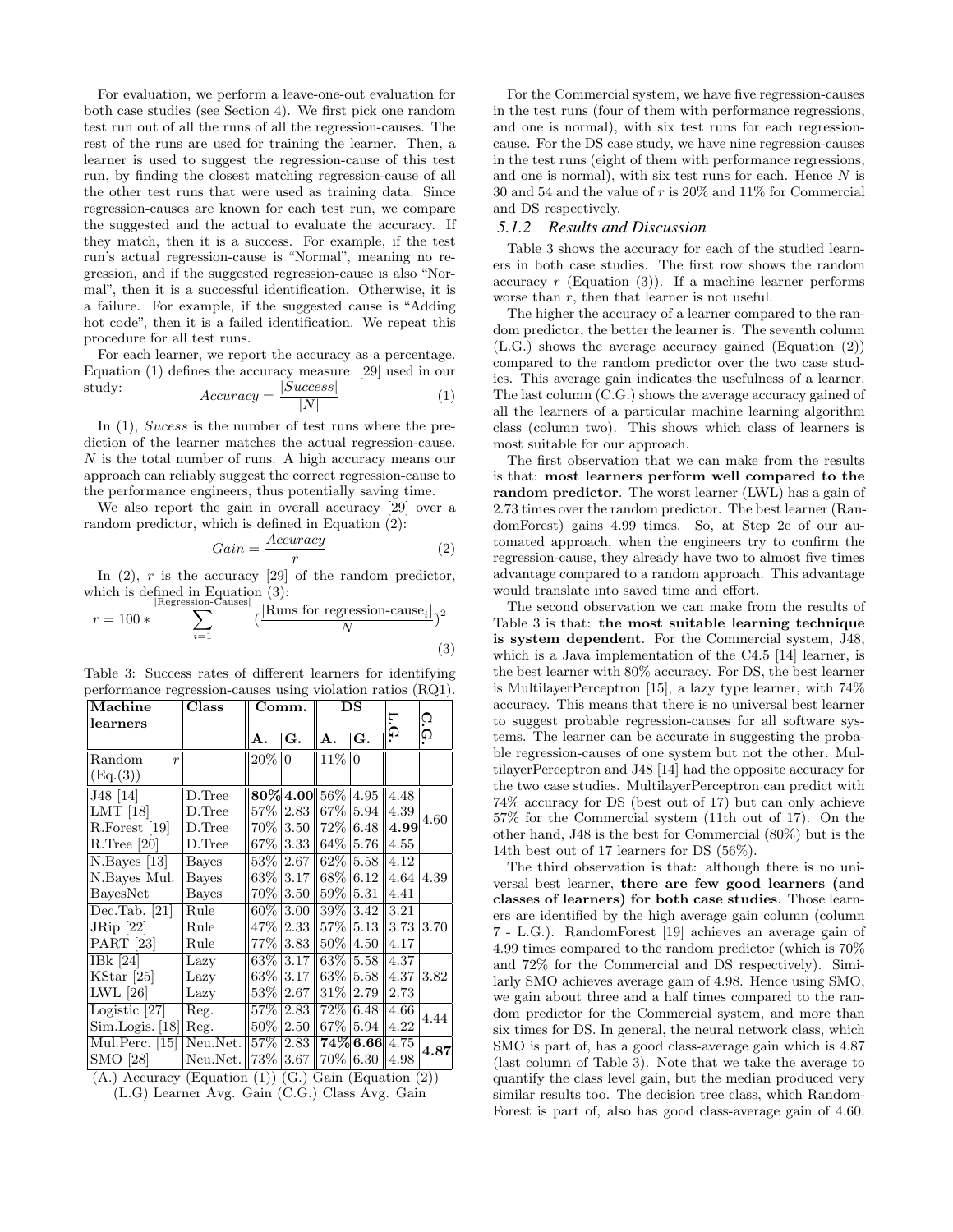

(a) J48 decision tree of the DS case study

(b) RandomForest decision tree of the DS case study

Figure 4: Comparing the decision tree structure of the DS case study

So, if it is not possible to find the best learner for a software system, learners from these two classes can be used.

The fourth observation is that: there are unsuitable learners (and classes of learners) for both case studies. In general, the rule and lazy based learners are the worst (class-average gain column of Table 3 - C.G.). While most of the classes have class-average gain greater than four, these two classes have less than four average gain. Rule based and lazy learners are the simplest learners. They are more suitable for a low number of features (i.e. fewer counters), with a large amount of data, and low amount of noisy data [30]. However, these learners can benefit from preprocessing techniques [11], to remove the noisy counters. The fact that both classes of learners perform badly suggests that the relationships among the performance counters are not simple.

To examine more on why certain class of learners performed very well (observation 2), we look at the decision tree class of learners in Table 3 for the DS case study. In particular we compare J48 and RandomForest. In the commercial case study, both learners have a similar performance. While in the DS case study there is a much larger difference in the performance of these two learners (almost 16%). Therefore, we compare the trees that are created by these two learners in the DS case study to understand why there exists such a difference in performance.

Figure 4 shows the decision trees for the J48 and RandomForest learners of the DS case study. As we can see, J48's decision tree is simple. On the left subtree of the root, the decisions are based on the MySQL related counters. On the right subtree, the decisions are based on the Tomcat related counters. RandomForest's decision tree, on the other hand, uses the data from both set of counters throughout its structure.

The J48 learner is not able to take advantage of all the relationships among the counters. So the gain and accuracy achieved is low. The RandomForest learner was introduced for this kind of situation [30]. It works by generating different decision trees on a subset of counters. The decisions are the most popular among all generated trees. The resulting tree was able to take advantage of more relationships among the counters. Thus, it has better gain and accuracy.

RandomForest learner can also be used to show importance of different counters for a specific classification problem. We run this analysis for the decision tree of the DS case study (Figure 4(b)). Table 4 shows the top 20 most important counters. If we look at the regression-causes of the DS case study in Section 4, most of the causes should mainly change the CPU and memory usages of the MySQL and Tomcat process with the exception of cause F. However, Table 4 shows that the top most important counters are mostly IO related. This is an example of the complex relationship among counters which the machine learners, such as RandomForest, are able to capture.

#### 5.2 RQ2: How Much Training Data is Required?

The results of RQ1 shows good accuracy for both case studies. So we have evidence that our approach is useful. Assuming that a performance team wants to adopt our approach, they would first need to build a repository of test runs with identified regression-causes. Building such a repository could be time consuming. In RQ2, we want to understand how much training data is needed before one can start using our approach.

#### *5.2.1 Approach*

To determine the amount of performance test runs required in the repository (i.e., size of training set), we modify the leave-one-out procedure in RQ1. The goal is to observe the change in accuracy if we use one, two, three, four, or five runs of each regression-cause for training instead of using all six runs as we did in RQ1. So, after picking one

Table 4: Variable importances (VI) of the counters in the RandomForest decision tree (in  $10^{-2}$ )

| $ V I $ Counter                |
|--------------------------------|
| .34 Tom. IO W B/s U            |
| .33 Tom. pool paged U          |
| $.31$ Tom. pri. time L         |
| .31 Tom. working set $L$       |
| .28 SQL IO data $O/s$ L        |
| .28 SQL IO R B/s L             |
| .27 Tom. IO other $B/s$ U      |
| .24 SQL IO R O/s U             |
| .23 Tom. page faults/s U       |
| .22 Tom. pool nonpaged $B$ U   |
| $19S\overline{QL}$ User Time U |
|                                |

R=read W=write B=bytes O=operations U=Upper vio. ratio L=Lower vio. ratio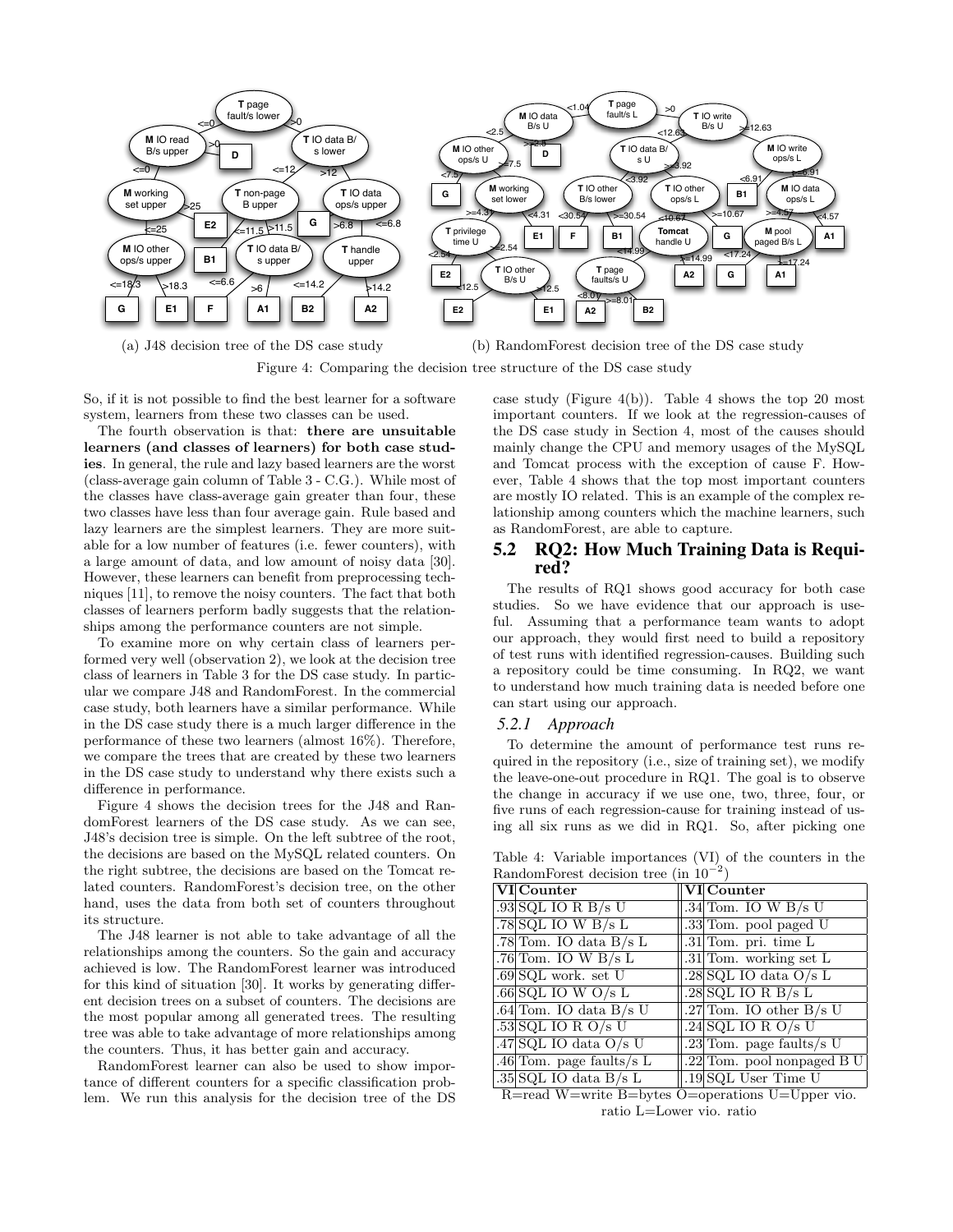

Figure 5: Accuracy of the top five learners using different number of test runs per regression-cause for training (RQ2).

random run for testing, we will only use  $n \text{ run(s)}$ , selected randomly (where  $n$  is one to six), of each regression-cause from the rest of the runs to train the learner. This will limit the size of training data to n for each regression-cause. We perform the procedure six times for each  $n$  and report the accuracy. We note that, similar to RQ1, under no circumstance is the testing run used for training.

#### *5.2.2 Results and Discussion*

Figure 5(a) and 5(b) shows the results for both case studies. We perform the procedure mentioned above using the top five learners according to the gain columns (G.) in Table 3. The first set of bars in Figure 5(a) and 5(b) show the accuracy when only one run of each regression-cause is used for training. The second set of bars is the accuracy when we use two test runs per regression-cause and so on.

We can make two observations from the results shown in Figure 5(a) and Figure 5(b).

Firstly, in most cases, accuracy of the regression-cause identification increases with the increase in training data size. This is an indication of good learners for any data mining application [29]. Since our approach (Figure 3) is iterative, the more iterations there is, the more historical data is available, and thus the better accuracy.

Secondly, for the Commercial case study, we did not reach the top accuracy with six runs in our case study. For J48, which is the best learner for this system, the accuracy increases steadily from 30% when one run per regression-cause is used, to 80% when six runs per regression-cause are used. So the result has not reached a plateau yet. This indicates that there is still room for improvement (when additional runs can be added to the repository) in the Commercial case study.

In contrast, we reach a plateau for the DS case study with about four runs. This probably means that we have enough runs for this case study. For Logistic, MultilayerPerceptron, and SMO, we reach 70% accuracy with four runs per regression-cause. At five runs per regression-cause, we do not have any additional gain in accuracy, thus indicating that we have reached the maximum accuracy for the three learners. At six runs per regression-cause, the accuracy of MultilayerPerceptron does not improve. Logistic and SMO's accuracy even decreases. This is evidence of over-fitting [29].

# 6. APPLICATION AND FEEDBACK FROM INDUSTRY

#### 6.1 Application

To collect feedback from the performance engineers, we applied our proposed approach on a few recently available test runs of the commercial system as a proof of concept.

Setup: Since we can not build a historical repository because of the unavailability of certain data, we decided to use the same injected runs as we used in RQ1 and RQ2 as our historical test repository. These test runs are hence considered as synthetic test runs.

We asked two performance engineers of the commercial system (besides the last two co-authors) for three test runs with actual performance regressions. All three runs have performance regressions as confirmed by the performance engineering experts of the commercial system in a recent testing cycle. The regression-cause has been confirmed to be similar to one of the regression-causes that exist in our repository. We also obtain three runs of the previous version to use as baseline.

For each of the three runs, we apply our approach to identify the regression-cause using the top five learners in Table 3. Similar to RQ2, we train the learners with one randomly chosen run per regression-cause. Then we train with data from two, tree, four, five, and all 6 runs for each regression-cause. For each of the three new test runs we measure the accuracy of each of the learners (i.e., whether the predicted regression-cause is the actual regression-cause). We repeat this procedure 6 times, so that in the case where just one run is chosen per regression-cause, there is chance for each of the 6 run for that regression-cause to be chosen.

Results: The accuracy is recorded in Figure 6. The first set of bars show the accuracy when we use only one run per regression-cause. The next set of bars show the accuracy when we use two runs per regression-cause and so on.

For these particular runs with actual performance regression, our approach can accurately identify the actual regression-cause using the repository of synthetic test runs. Both BayesNet and SMO reach 100% accuracy when only five test runs per regression-cause are used as training data. At four runs per cause, both learners reach 94% accuracy already.

The results support the possibility of adopting our approach in a commercial setting. Since not many software system have a performance test repository with identified regression, one can boot-strap our approach by creating a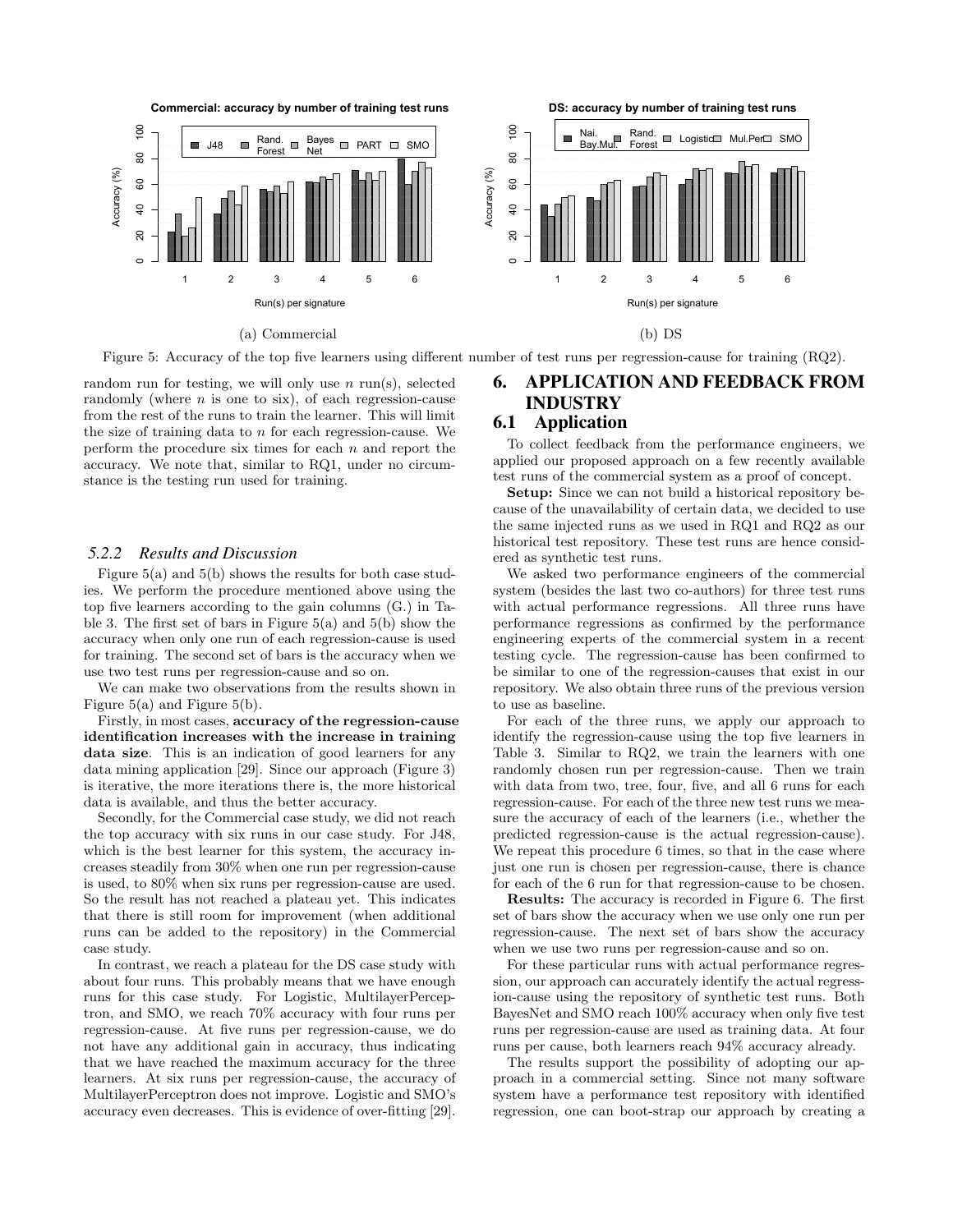

Figure 6: Accuracy of the top five learners when using the synthetic runs to identify the regression-causes of three actual test runs of the commercial system.

synthetic repository of test runs with injected problems (due to various causes). Using this repository, our approach can be adopted without having to wait for test runs with actual performance regressions.

#### 6.2 Feedback

Apart from the high accuracy of our approach, the feedback from the performance engineers was positive. The engineers were impressed with the potential time saving. They compared our approach with a push information mechanism such as Amazon's book suggestion. Having the suggestions would help them in completing the analysis earlier since they do not have to go through all the data.

More importantly, the engineers said that the violation ratios that we produced in Step A (Section 3) are simple and easy to explain. It is easier to adopt an approach which can be explained easily to other teams.

The engineers were also impressed that we only use the standard resource counters which are available on any operating system. In reality, the software also implements their own counters such as queue sizes or response-times of different processing threads. Such counters could potentially improve the accuracy of finding regression-causes by our approach. We are going to examine this in our future work.

However, the engineers also noted some potential limitations of our approach. First, we demonstrated our approach on only one of their regressions. A larger industrial study is required to justify the investment cost of applying our approach. Second, we did not verify the accuracy of our approach when there are multiple regression-causes in the same test run. However, identifying standalone regressioncauses are also helpful to developers. In future work, we will examine the case of multiple regression-causes. Third, although the results show that any machine learner performs better than the random predictor, the training set must have sufficient number of test runs for each regression-cause. If the regression-cause of the new test is new to the software system, there would be no similar runs in the historical test repository (Figure 3). Thus, the learner will output the closest regression-cause that it can identify. This can be misleading. The engineers can potentially mitigate this risk by introducing synthetic runs for possible regression-causes into the training set, but there is no guarantee. Fourth, while our approach can save time, from manually checking all the possible regression-causes, it might create unwanted distractions from the mismatched regression-causes when the approach fails to produce a correct match. Fifth, as the software evolves, the regression data in the repository might become invalid over time, which might cause the learners to produce misleading suggestions. A longitudinal study is required to understand the effect of evolution on the accuracy of older runs. Finally, using our approach we can identify the type of regression, but not the location of it. Although finding the location would be be even more helpful to the performance engineers, knowing the regression type is the first step in the right direction. In future work, we will explore how we can automatically find the code location from the regression-cause. Even with these limitations, the possibility of saving time makes our approach very attractive to them.

#### 7. RELATED WORK

There are many related studies which aim to detect problems in performance regression tests automatically. For example, Foo et al. [16] detected changes among the performance counters using association rules. If the differences are higher than a threshold, the run is marked as problematic. Malik et al. [31] used a factor analysis technique called principal component analysis to transform all the counters into a small set of more distinct vectors. Then they compare the pairwise correlations between the vectors in the target run with those of the baseline run. Ghaith et al. [32] proposed the use of queuing networks to detect performance regression. Jiang et al. [5, 33] introduced approaches to automatically detect anomaly in a performance test. Their approaches automatically detect out-of-order sequences in the software log. As in our previous studies [12, 11], where we first proposed the use of control charts to detect performance regressions, these related works only leverage the data of the baseline and the new test run. Our approach in this paper aim to improve previous results by leveraging a repository of previous test data as well. Hence the related literature presented above can only detect if a performance regression has occurred, but not identify the regression-causes.

There are many studies [34, 35, 36, 37] in system engineering which use machine learning or statistical techniques on performance counters. However, their goal is to determine if a software system is performing well or not during a particular time period. On the other hand, Altman et al. [4] proposed an approach to detect the causes of performance regression, which is similar to what we want to achieve. While their approach can be very accurate, it uses call stacks sampled throughout the test run. We believe that our approach is more practical since call stacks are more difficult and costly to collect on all components of a large software system.

#### 8. CONCLUSION

In this paper, we proposed a new type of software repository and demonstrated its value through an industrial setting. This repository of performance test runs allow us to automatically identify the causes of performance regressions in new test runs.

We conducted two case studies to develop and evaluate our approach. The results show that our approach can accurately suggest (up to 80% accuracy) the regression-cause with a very small training dataset (sometimes with as few as three or four test runs per regression-cause). Moreover, this approach can be boot-strapped using synthetic test runs with injected problems.